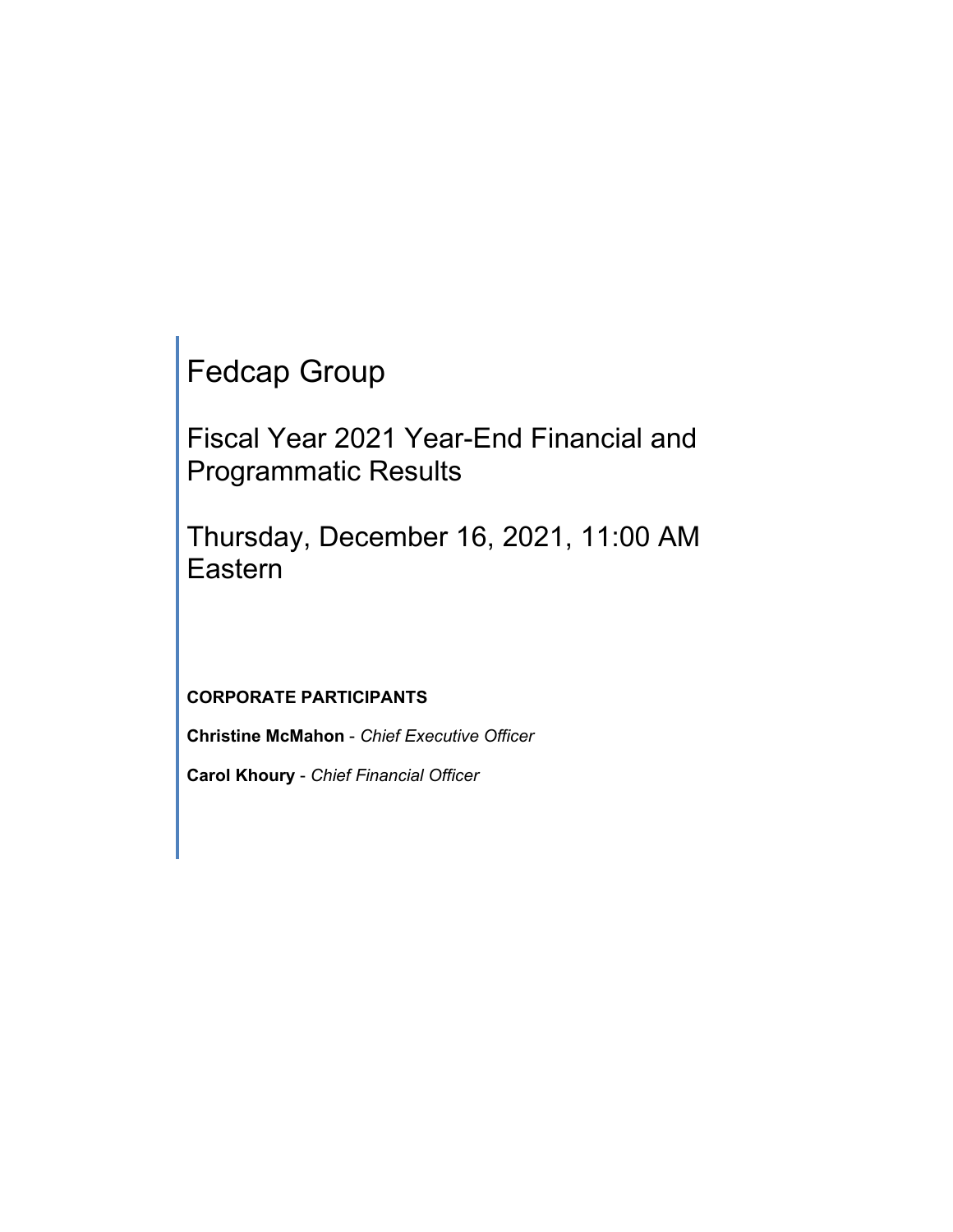#### **PRESENTATION**

#### **Operator**

Good day. And welcome to the Fedcap Group's fiscal year 2021 year-end financial and programmatic results. All participants will be in listen-only mode. Should you need assistance, please signal the conference specialist by pressing the "\*" key followed by "0." After today's presentation, there will be an opportunity to ask questions.

To ask a question, you may press "\*" then "1." For those listening to the webcast, you may submit questions throughout the event by clicking on the words on your screen. Please note that this event is being recorded. On today's presentation we have with us Christine McMahon, Chief Executive Officer, and Carol Khoury, Chief Financial Officer. At this time, I'd like to turn the conference over to Christine McMahon. Please go ahead.

#### **Christine McMahon**

Thank you, Anthony. And a special thanks to Advisiry Partners for their ongoing partnerships in preparing these releases. As mentioned, I'm joined by our CFO, Carol Khoury. We both thank all of you on the line for your interest in our organization and for participating in these calls. This completes our sixth year of releasing our financial results. Starting in 2015, we began releasing our results at mid-year and year-end. Before we begin, special thanks to our staff, board, and also the thousands of partners across the U.S., Ontario, Canada, and the UK.

The strength and dedication of this combined group can be seen in the overall results in today's presentation. We also want to thank the over 10,000 employers and partner agencies who continue to create opportunities for people with barriers to economic well-being. This past year was marked by extraordinary execution. 2021 ended with strong operating performance both within our existing contracts, as well as our wrap up of new contracts and acquisitions, both of which I'll cover in today's presentation.

We launched a school for young adults with autism who are exiting high school, with a focus on jobs and long-term economic achievement. We continued expansion in our international activities, having successfully launched what I would consider groundbreaking work in both Canada and in the UK. These are successful models of care geared toward people who are unemployed, and we are privileged to be partners of both of these efforts.

We successfully completed an acquisition of Civic Hall, a U.S. based engagement platform geared for public good through technology. This funding will fuel, at least in part, innovative models of care across many areas of our work like child wellness, education, workforce, economic development, and the many supports needed for long-term success, as measured by long term economic well-being. I'll provide more detail in this morning's presentation.

On slide two are key takeaways for 2021. We ended with strong results led by top tier performance and continued development of strategic acquisitions. Our growth is aligned with our mission and market demand. And we've positioned the combined organization to meet postpandemic challenges.

On slide four, we see our four practice areas: education, workforce, economic development, occupational health, all performed as planned. We're continuing to see a balancing of this critical combination of work.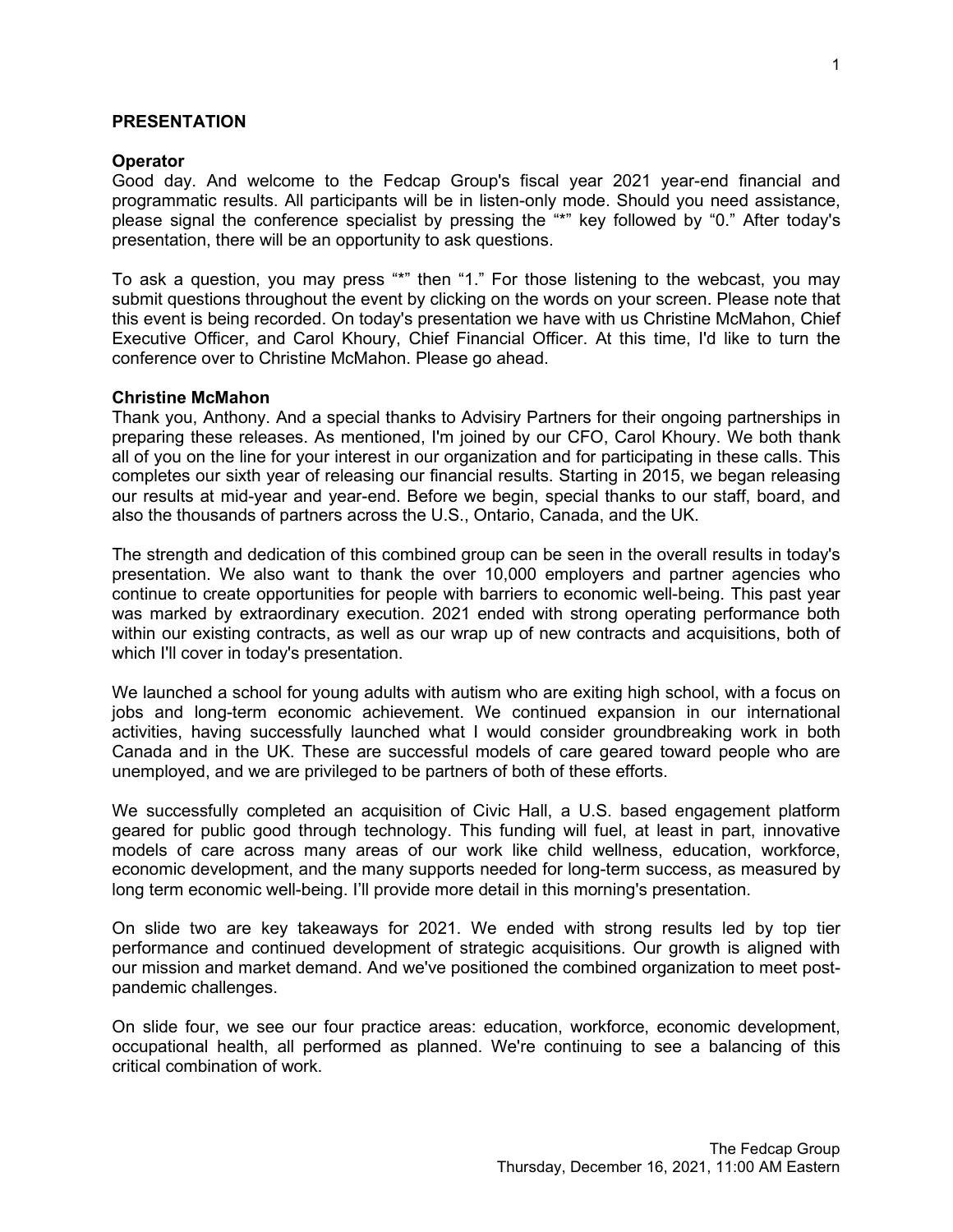We saw growth in education and workforce, stable growth in economic development, and continued planned reductions in occupational health while pivoting to an overall public health agenda. We expect our growth to continue in the future. Our single focus across all areas is economic well-being for those with barriers. Our commitment is to deploying successful models of care to advance not only short-term outcomes, but against long term sustained measures of economic well-being, in particular for those people seeking a different economic future that includes competitive work with opportunities for growth, but face enormous barriers to education and employment. This group includes children exiting foster care in the child welfare system, adults with intellectual disabilities, and people exiting the criminal justice system. We're focused also on innovative models of care for children 0-8, and a serious commitment to parent education and financial literacy, building the skills needed to ensure that their children can grow up with equal opportunity for success.

On slide five, we are performing well across 253 agency wide contracts, achieving performance deliverables at over 96%. We continue to replicate and leverage demonstrated success across an expanding footprint that operates in four countries and 22 U.S. states.

We added \$64 million in executed contracts, bringing our total contract value to \$1.3 billion. On slide six, we see increased revenue driven by both organic and acquisition growth. In 2021, total growth is up over the last year by about 23%, or \$64 million. Organic growth is comprising \$41 million, or 65% of that total growth. We are back up to pre-COVID revenue levels. Of note, the organic growth is made up of 125 contracts, of which 66 are new business.

We are very, very happy with our win rates, for we compete at 99% with a win rate of 36% for new bids. Our pipeline outlook is strong, with over \$130 million in annual opportunities. Most important is that our pipeline is very much mission-aligned, with a focus on enhancing sustained economic well-being.

On slide six, I mentioned acquisition revenue represents 35% of our year over year revenue growth primarily due to a full year of APEX and a new acquisition of Civic Hall. Recall we acquired APEX, a large technical training school in New York City with approximately \$20 million in revenue. It serves 1,200 students annually, with graduation and job placement rates well above the national standard. Notably, we are planning a significant expansion in several key areas within APEX, including technology and green energy, both in line with market demand and also a key objective to address wage gaps within specific populations.

Civic Hall is an innovative engagement and collaboration platform founded in 2015 by Andrew Rasiej, a serial entrepreneur in New York City, with an aim to advance civil and social innovation. Civic Hall represents large and small businesses, state and local governments, foundations and individuals to create a technology-focused ecosystem and workspace. These partners collaborate formally and informally throughout the physical and digital environment to advance solutions to society's most pressing barriers to economic well-being.

This year, we hope to launch an innovative digital training center, a project leveraging both APEX and Civic Hall, in an estimated 80,000-square-foot space that is equipped to train as many as 3,000 students each year. Our joint effort will also address reskilling and upskilling of workers whose jobs will be lost to automation. We estimate there are about 350,000 jobs in the New York City tech ecosystem, half of which require high tech skills.

We are committed to supplying a trained workforce to meet the demand of our changing economy and job landscape. These acquisitions are exciting, and very much in line with our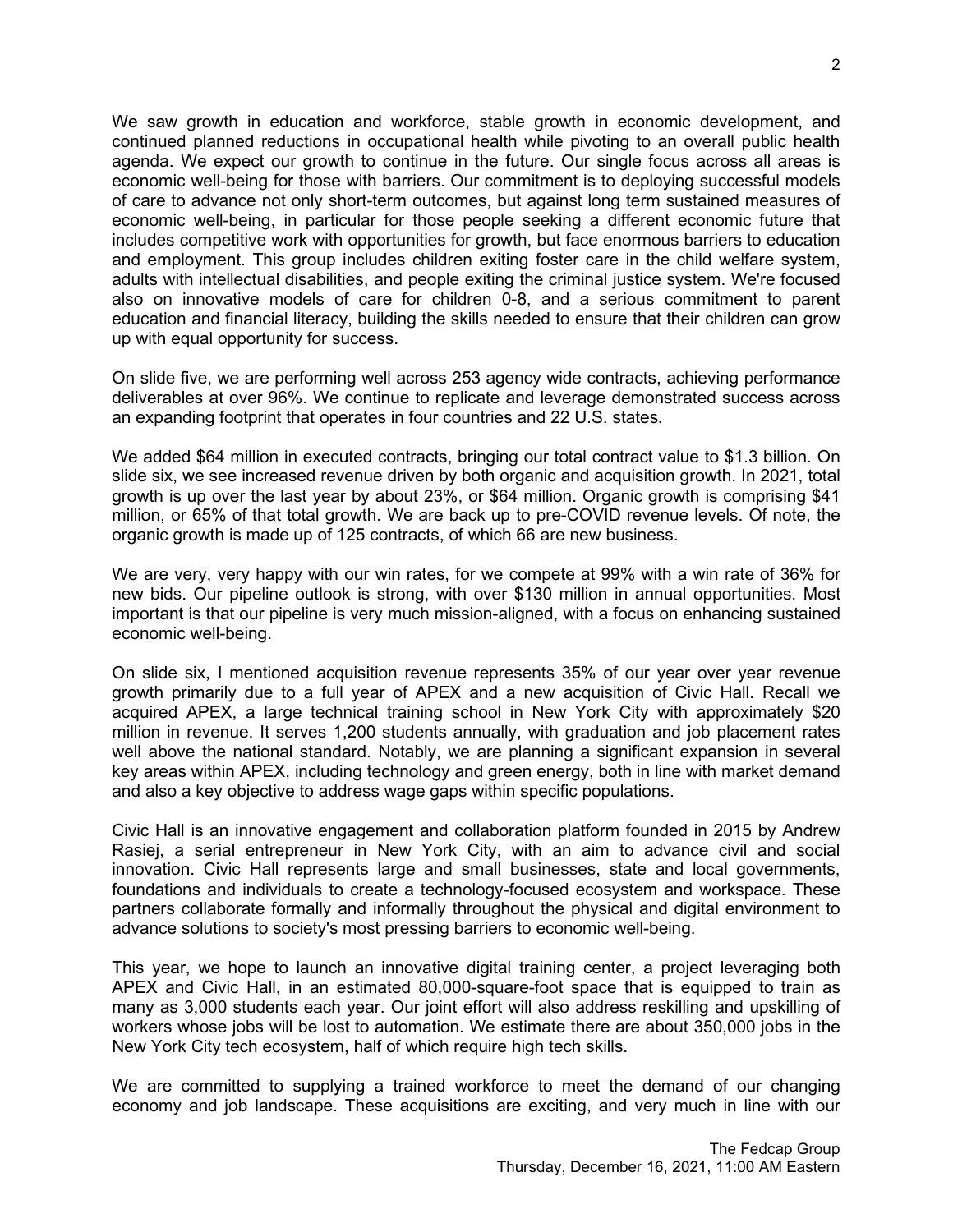overall strategy and goals. They significantly upgrade capability within our education practice, ensuring high quality training and access to wealth paying employment.

Beginning on slide eight, I'm going to walk through our impact performance in key areas. On slide eight, our workforce practice, which operates across our entire footprint, is led by an exceptional and talented staff. This past year, we placed roughly 13,000 people in jobs, with 32% at wages well above minimum. This is back to pre-COVID levels, and our retention rates continue to climb each year as well—a very important milestone.

Closing the wage gap for various groups in our society is a major driver for improving the standard of living opportunities for our customers. On slide nine, you can see our education practice, which spans early education through adult education. We're focused on access to high quality education, persistence, and completion rates, and to the degree to which it leads to higher wage employment. Our early education efforts serving children zero to eight are performing well, meeting or exceeding state standards for developmental progress.

Noteworthy, or slightly higher than usual, almost 5,000 children were in need of emergency or support needs in the form of food or clothing. We continue to roll out an important parent education initiative across all of our programs. This work promises to affect the long term but also generational poverty experienced by some of our participants.

On slide 10, we're continuing with education and we're very, very pleased to announce the launch of the Greenleaf Community Center in Austin, Texas. The program will serve young adults leaving high school with a focus on employment. We're carefully watching the outcomes of this project and, if successful, we hope to expand it into other geographic areas. Within our technical training, graduation rates remain strong, over 78% compared to the national average of 59%. APEX has an exemplary history of exceeding the graduation rate standards. In conjunction with the job, access to and completion of higher education remains a very important tool in the wage and wealth gap reduction.

Single Stop served almost 10,000 college students across 56 locations this past year, in addition to drawing down a total of \$70 million across all settings, including colleges. These students also were connected to grants or scholarships for education assistance, and can be connected to mental health services, connected to pharmacy assistance and free medication programs. Students were also enrolled in health insurance through Single Stop. And finally, earlier this year, we forged a strategic partnership with a higher education facility. We will hear more about that and its effects on our overall results during our next release call.

On slide 11, we're thrilled to report that we added 268 jobs this past year within Total Facilities Management businesses. We're strengthening our green energy offering, which is a high priority of the Biden administration. This unit has created approximately 1,600 jobs in total with average wages of over \$40,000. We work with a committed supply chain to succeed in these businesses. And the results for people with barriers to economic well-being have been extraordinary. For over 40 years, Steve Coons, this division's leader, with 30+ years at Fedcap, and his team, performed at a level nothing short of heroic throughout the pandemic.

On slide 12, our occupational health practice reflects the support work that ensures our economic well-being progress is not only short-term but sustained. It reflects an array of important determinants of well-being. And they're embedded in all of our programs. Those results are powerful.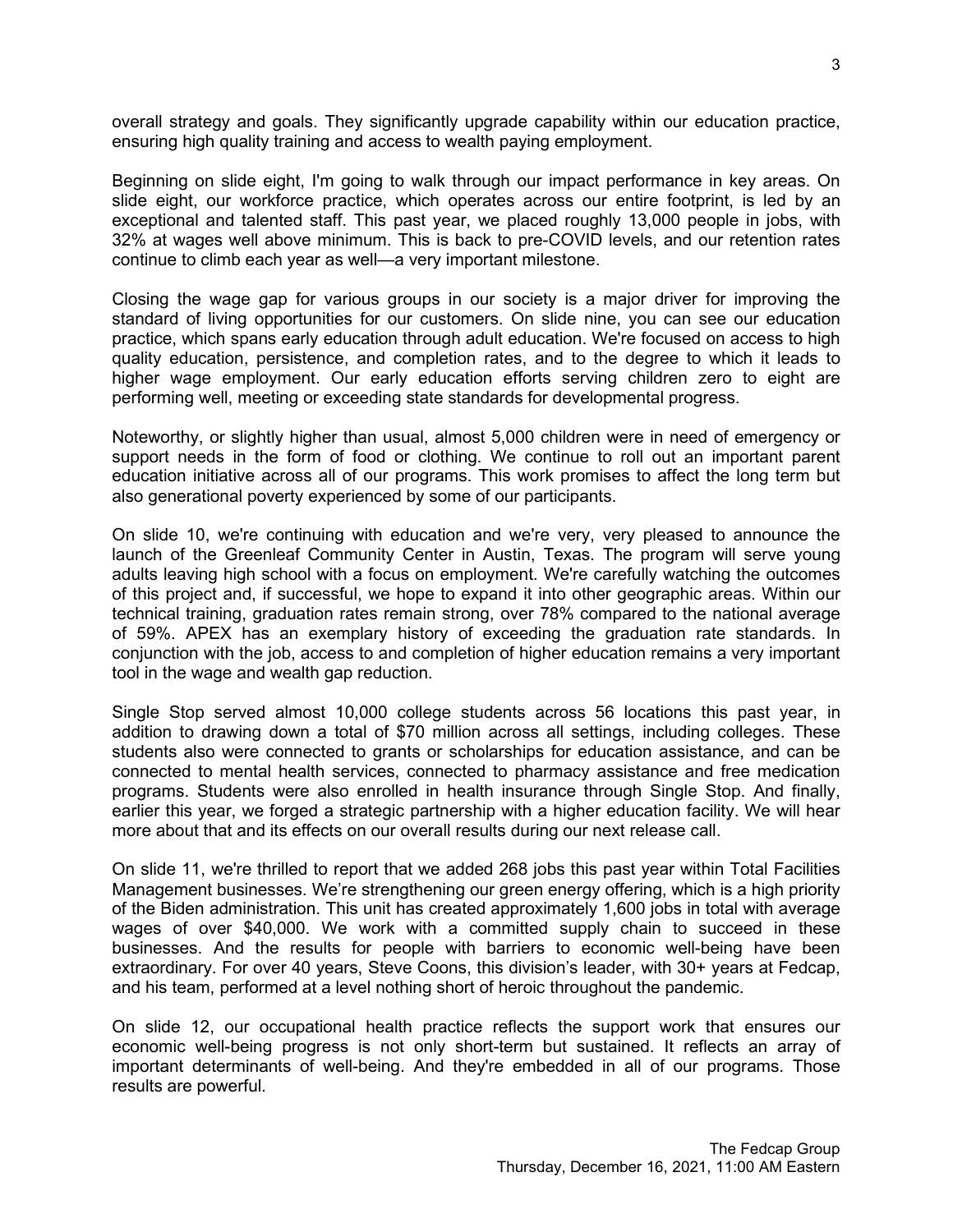We assisted almost 24,000 people access federal financial support of some kind through Single Stop. These are key supports that ensure sustained employment and education. We served over 13,000 veterans and their families through our Dixon Center with critical employment, housing, and basic needs among the services delivered. Over 40,000 people engaged in wellness services within Fedcap that include behavioral and physical health care, and treatment for substance use disorders, with a focus on retaining and sustaining employment.

And a relatively new and promising initiative underway, financial literacy, specifically ensuring savings accounts for individuals walking through any door. In 2021, we saw a shift in focus to public health with the addition of \$1 million in contracting this past year. Our total public health expansion for 2021 reached \$3 million with an outlook of \$5 million for 2022. This is missionaligned demand for our services, and we're thrilled to be pivoting into this area.

Moving to international highlights on slide 14, we have strong UK growth. We're pleased to report a successful and growing delivery network across the UK, working in true partnership with both the Scottish government and the Department for Work and Pensions to tackle unemployment, and support those with significant and often structural barriers to economic wellbeing. Our partnership with the Scottish government seeks to deliver dignity and respect, fairness and equality, in their work agenda. This groundbreaking effort is focused throughout the south of Scotland, up to Aberdeenshire.

In England, we continue to expand the Department for Work and Pensions' flagship COVID recovery program, ReStart. The design of this model by the department is very effective. Unemployment rates are continuing to drive downward. All in all, this model has been a big success. We're proud to be trusted partners and play our part in supporting the government to reduce unemployment across England and Scotland, making a difference to the lives of individuals and families in their communities.

On slide 15, in Canada, a team of 41 organizations covering 1,600 kilometers is driving tailored support, reaching almost 16,000 people last year. The results are quite remarkable. Our network, including leadership of the municipalities and over 2,800 employers, have assisted over 3,700 people to gain employment in the past 11 months. During the height of the pandemic, 46% of the people served through this project disclosed a disability. I want to especially thank and recognize the service provider community for all they do in the communities across the catchment area to get people to work. And, in particular, as the federal benefit landscape shifts, these providers certainly answered the call. And I just say keep up the enormously beneficial work.

On slide 17, we see our expansion into the cloud-based, on-demand software of SAS. It's positioned for continued growth. We successfully entered the web-based licensing and delivery model market with the launch of FedcapCARES case management system, a participantfocused web solution that provides a suite of tools to engage with program staff, allowing independent search for new employment, or upload requested documentation, among others.

This year, we successfully expanded our FedcapCARES case management system globally in Canada and the United Kingdom, featuring heavy data integration with our government funded systems. We also achieved ISO 2700 certification in information security management systems from the prestigious British Standards Institution, BSI, for both our proprietary software products, Single Stop and FedcapCARES. We will continue to innovate and drive new features to our proprietary software platforms throughout the year following an agile software engineering process.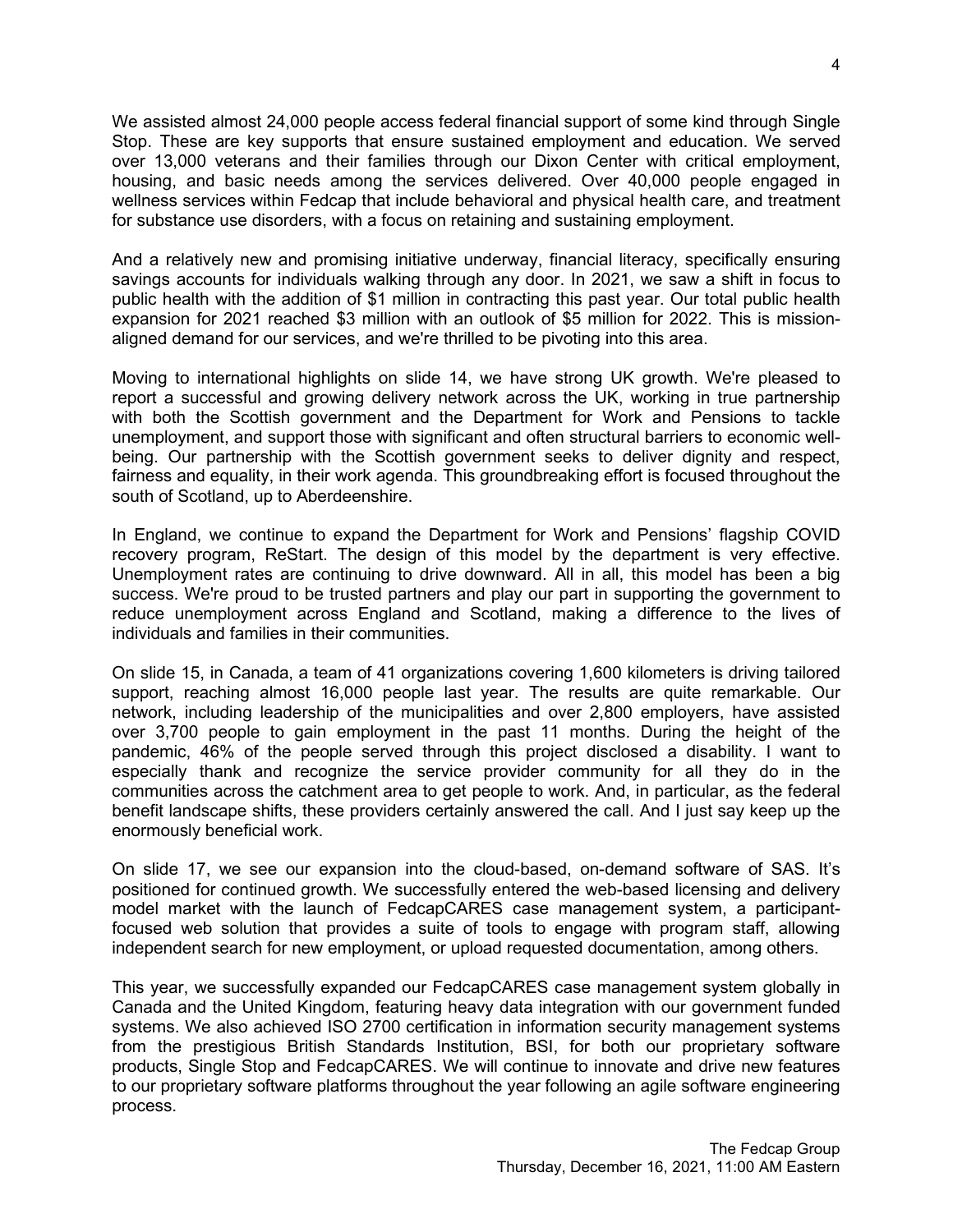On slide 18, a little on Single Stop, founded by Michael Weinstein, a notable economist, Single Stop has served over 2.1 million households and the number continues to grow. This has drawn down almost \$7 billion in benefits, creating a springboard for long-term financial stability. In 2021, Single Stop served 25,000 people alone, driving down almost \$70 million in critically needed resources. As mentioned previously, Single Stop is also changing college persistence rates, working within 56 campus locations and reaching almost 10,000 college students.

We have made major investments in modernizing our technology, investing over \$2.4 million to expand functionality and eligibility. We also added live help desk features and have game changing advances planned for the future as in launching key assists in grocery stores, pharmacies, college cafeterias, banks, and more.

In slide 19, over the next year, we are tracking carefully the U.S. government agenda and funding priorities, and will be guided by our overall mission serving those with barriers to economic well-being. We will continue to build a mission-aligned pipeline with a focus on education, workforce economic development, including sustained COVID recovery, and a pivot to public health across our occupational health practice.

We're adding a concentration, as previously mentioned, of clean energy and technology to our training and education platforms, also aligned with the Biden's administration's agenda. To begin with slide 21, I'd like to turn the presentation over to Carol Khoury, our CFO, who will review additional financial metrics.

### **Carol Khoury**

Thanks, Chris. Good morning, everyone, and thanks for joining. I am pleased to report on the Fedcap Group's strong financial results for the year ended September 30, 2021. Revenue growth significantly outpaced the prior year, representing our staff's ability to efficiently deliver an array of services to more individuals in need across an expanded domestic and international footprint. And we continue to invest in technology and infrastructure upgrades to ensure that Fedcap is positioned to continue on its growth trajectory. Please turn to slide 21.

Fedcap has achieved the five-year compound annual growth rate of 8.1% for the fiscal years 2016 to 2021, driven by a combination of organic and acquisition growth. Based on our current composition, we expect to be able to continue to achieve a high single digit growth rate through 2025 with additional acquisitions and the potential to win more large contracts, providing upside to that growth rate. Our fiscal year 2021 revenue of \$337 million compared to \$273 million in the prior year is a year over year increase of 23% and reflects the material contract win in the UK, a ramp up of Canada operations, and a full year of APEX operations since its acquisition in the last month of the prior year.

The next slide, slide 22, shows our balance sheet highlight. Cash investments were \$49.3 million at year end 2021, up from \$34.2 million in the prior year. The year over year increase is due in part to the receipt of \$3 million in federal funded loans as part of the Payroll Protection Plan, as well as significantly improved collections and increased efficiencies. We ended the year with total assets at \$210 million, 39% in fixed assets, a total asset increase of 9.6% from the prior year. Our long-term debt is at \$109 million inclusive of \$10 million that represents federal government funded PPP loans. We are confident that a substantial portion of these loans will be forgiven, which will reduce our long-term liability by \$10 million in fiscal year 2022.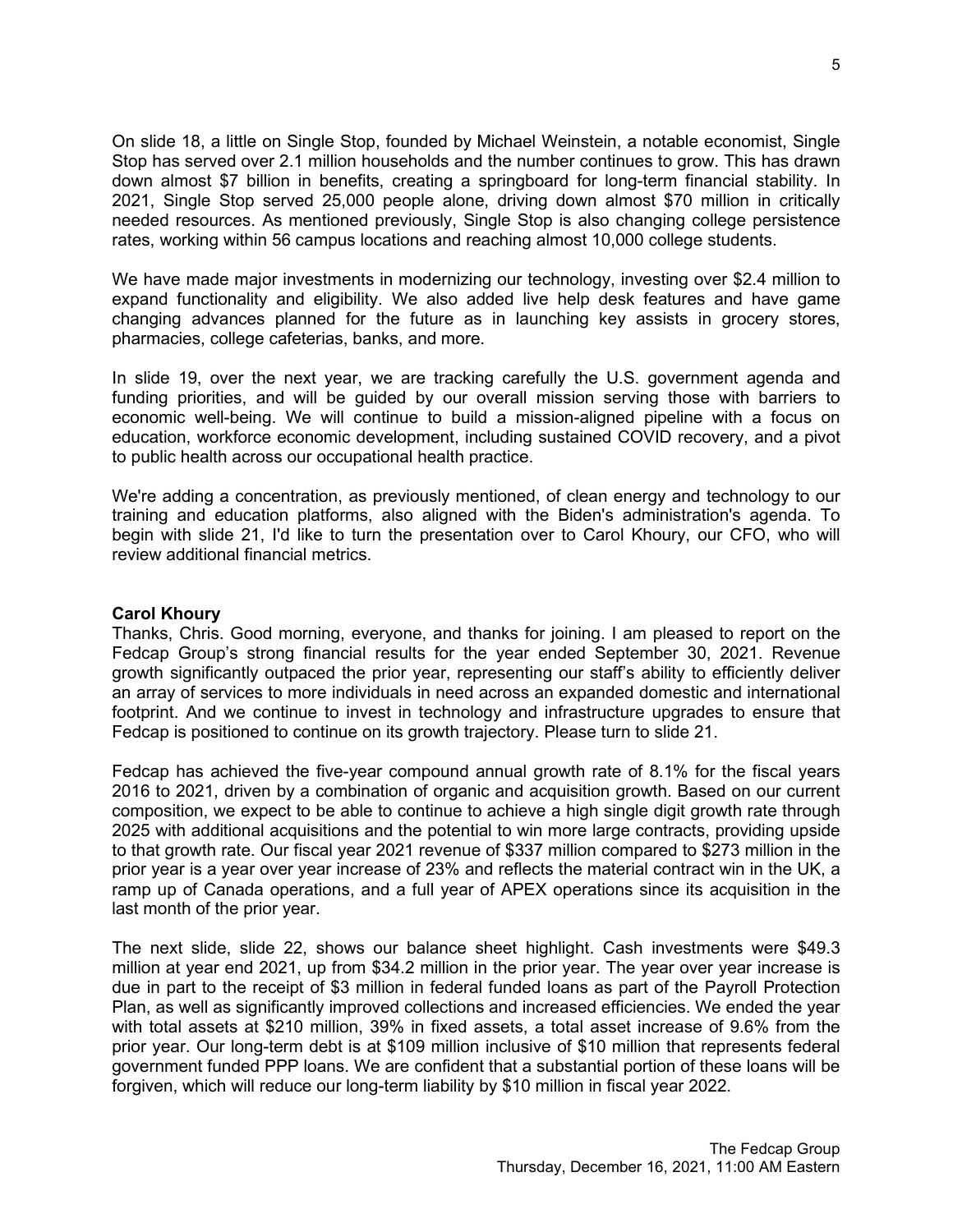In early fiscal 2021, we refinanced our line of credit and a portion of our long-term debt. We increased our line to \$42.5 million from \$26 million in the prior year. Importantly, our expanded line of credit provides us with the resources to pursue growth opportunities we see on the horizon in a post-COVID environment. These include increased demand for our Facilities Management Services, the material expansion of our international workforce contracts, and an expansion of our education and training offerings to include technology and clean energy.

Moving ahead to slide 23. Our operating margin was 1.47%, or \$4.9 million, on revenue of \$337 million for the year, compared with \$409,000 in fiscal 2020. Expenses for the year ended 2021 were \$332 million, of which direct expenses continued to represent 88%. Personnel cost ratio of 52% is 11% lower than in the prior year mainly due to the service provider model of our Canada contract. Debt service coverage ratio was 2.15, more than double our required ratio of 1.

Our average DSO (PH) is at 69 days, a 12% improvement in collections. On slide 24, our final financial slide relates to our revenue diversification. And as part of our risk mitigation strategy, it has been to diversify our revenues. And from 2010 to 2021, we moved from 93% of our revenues coming from economic development to a more balanced portfolio where economic development now represents 36% of revenues, workforce development also accounted for 36%, and education and occupational health and other representing 18% and 10%, respectively.

In summary, the Fedcap Group ended fiscal 2021 in a strong financial position that gives us the ability to take advantage of future growth opportunities as we expand and diversify our services to provide a pathway to independence to those we serve. Now I'll turn it back to Chris.

### **Christine McMahon**

Thank you, Carol. And as Carol reported details, we are focused on our sustained financial health, being relevant in terms of our continuation of innovation, and of course, our mission impact. On slide 26, we are pleased, in general, with our 2021 year in progress. We're very optimistic about the future. We're positioning for effective and cost-efficient solutions. Our organizational structure is built precisely to address the emerging needs over this postpandemic environment. Leaders across our practice, workforce development education, occupational health, and economic development, supported by solid support system, including strong and strategic community partners and a reliable supply chain, are also focused on one thing, sustained economic well-being.

We are in discussions with funders to address the enormous workforce training and education needs expected over the next few years. We're deploying new education and public health service models designed to address the short and long term consequences of this current crisis, but to also change the reality for those who have had a long term and structural barrier to economic well-being. I'd now like to open it up for questions, Anthony. So back to you.

# **QUESTION AND ANSWER**

# **Operator**

We will now begin the question-and-answer session. To ask a question you may press "\*" then "1" on your telephone keypad. If you're using a speakerphone, please pick up your handset before pressing the keys. To withdraw your question, please press "\*" then "2." At this time, we'll pause momentarily to assemble our roster. Our first question comes from Joanne Shaffer with Marsh (PH). You may go ahead.

# **Joanne Shaffer**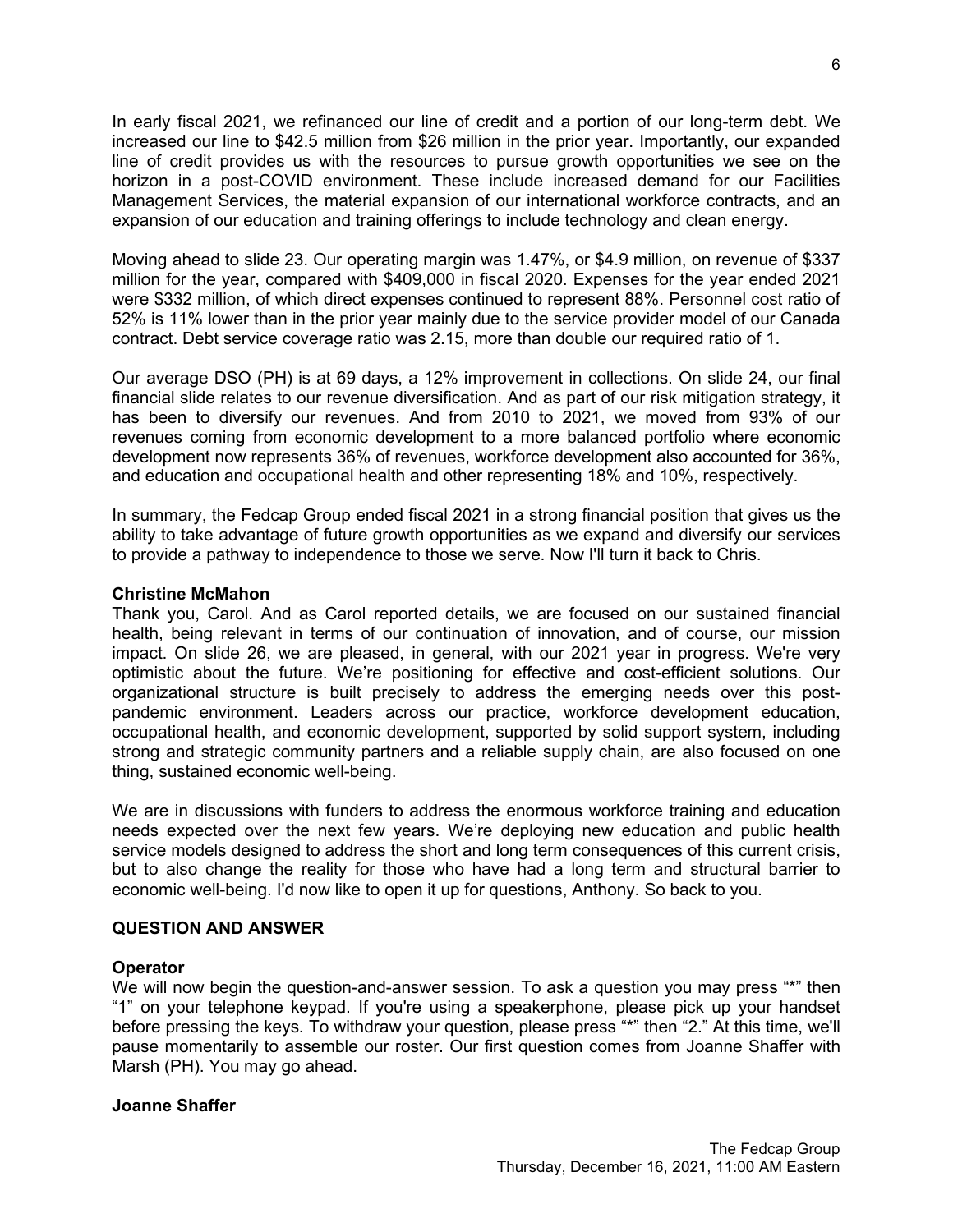Thank you very much. And Chris and Carol, congratulations on your continued success helping people overcome challenges to their economic well-being. Terrific presentation. In following Fedcap over the years, I've seen you make significant investments in internal technology. Have you continued to make these investments? And post-COVID, do you anticipate any shifts in your strategy?

#### **Christine McMahon**

Thanks, Joanne. We are always monitoring and continuing to modernize our internal technology, and as mentioned in the presentation, moving into even external technology platforms. We have relied heavily on some extraordinary partners, Oracle, Salesforce, Huron, and certainly our own in-house development teams.

And so, yes, we will continue to make foundational strides and foundational investments with sophisticated proven technology design, really, state of the art partnerships with these large groups. The intended focus, by the way, to clean up our process and workflows so that we can focus more on strategy analytics. And of course, most importantly, we're really trying to advance our technology in ways that allow us to focus more on the lives of those we're serving. Thanks for the question. And technology is certainly a high priority for us in the foreseeable future.

### **Joanne Shaffer**

Thank you.

### **Operator**

Our next question comes from Rochelle Powell with Prager and Company. You may go ahead.

#### **Rochelle Powell**

Christine, just wow. You continue to touch so many lives. And even during, you know, these challenging times, you and all of the people at Fedcap do it with such grace. So thank you very much for continuing to do what you do. So question. You mentioned a couple of times the federal pandemic funding, in particular, PPP funding, and that clearly has bolstered a lot of not for profits throughout the country during the pandemic. As we believe there will be reduction in this type of pandemic funding, how are you preparing Fedcap for that eventuality?

#### **Christine McMahon**

Well, thanks for the question, Rochelle. And really, throughout COVID, certainly, Carol and her team, were very conscientious about the overall financial stability, both short term and long term. And frankly, we had our eye on post-COVID environment from the start. As you heard from Carol's report, we took a very, very conservative position on the PPP dollars, really reflecting it as debt till the very end with still some remaining.

So we utilized these funds, truly to fill the unprecedented shortfalls during the COVID but without binding ourselves to a steady state revenue expectations and reductions that were needed for overall sustained financial well-being. So we will continue to work on our long-term financial stability. We are very confident that we're emerging with a conservative and rational growth plan and expense management plans. And that was very important to us from the very, very beginning. Thanks for that question, Rochelle.

# **Rochelle Powell**

Thank you. Thank you, Chris.

# **Operator**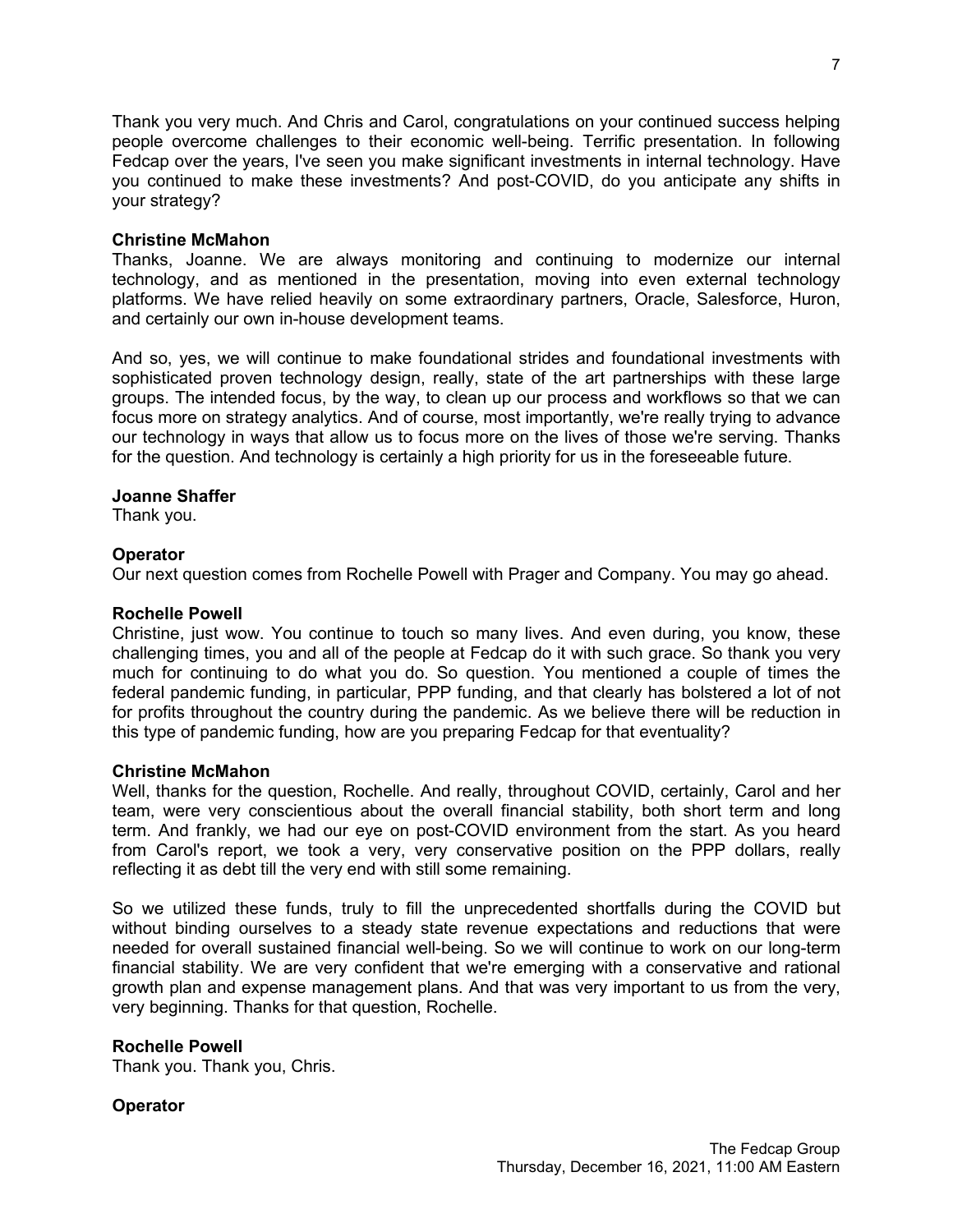Our next question comes from Tony St. Leger with USI Insurance Services. You may go ahead.

#### **Tony St. Leger**

Thank you. Good morning, Chris and Carol. What a great presentation. And what terrific results. Fedcap continues to amaze me with all the great things that you do for everybody out there in the community. And happy holidays to everybody. We read a lot about supply chain issues throughout our country. And I'm wondering are you being impacted by that at all? And if you are, what are the some of the things that you're doing to help compensate for, perhaps, some of those shortfalls?

# **Christine McMahon**

Thanks, Tony, for that question. And the short answer is we are most certainly affected, as all businesses no doubt are, with supply chain issues. And we feel them throughout the organization. We have also taken an opportunity to measure the strength of our supply chain. And in fact, it's precisely these times that you measure the strength of that system. We have really come through in terms of the assessment of our partner level suppliers and vendors. They were remarkably strong, even when they themselves were experiencing their own serious issues around supply.

Our partner level suppliers and vendors, we all, I would say, performed above average in all sectors of our work from partner organizations who are delivering actual on the ground services, to technology, to facilities management, a range of suppliers, all sectors. And in fact, as we move to this post-COVID environment, we are specifically looking at enhancements to our partners and our supply chain relationships. And we expect to see some additional contracting and some additional beefing up our supply chain with existing suppliers. So it was a very, very helpful experience to truly evaluate the strength of that partnership group. Thanks for that question, Tony.

# **Tony St. Leger**

Thank you.

# **Operator**

Our next question comes from Dan Froehlich with D.A. Davidson. You may go ahead.

# **Dan Froehlich**

Thank you. Carolyn, Chris, great presentation. I really enjoyed it. There was some reference to post pandemic world. And I know we're all hoping for that. My questions are how has Fedcap prepared for a post-pandemic period? Are there material shifts in your plan, Chris, strategy? Do you see a revenue mix shifting? And lastly, are there new capabilities that you're going to need in this post pandemic world?

# **Christine McMahon**

Thanks, Dan. And I agree, our fingers are crossed for this post pandemic period. But we find that the evaluation at the beginning of COVID, in terms of our focus on the end, is really going to help us sort of with this long-range stability for our organization. And what that translates into is stable services for those whose wives we're trying to affect. So it's very important to us that we keep a very long view on a lot of these issues, even these emerging catastrophic things like the pandemic.

As we think about the post pandemic needs, ironically, they are quite mission aligned. We've assessed our role in post pandemic environment. And our core mission and core values remain